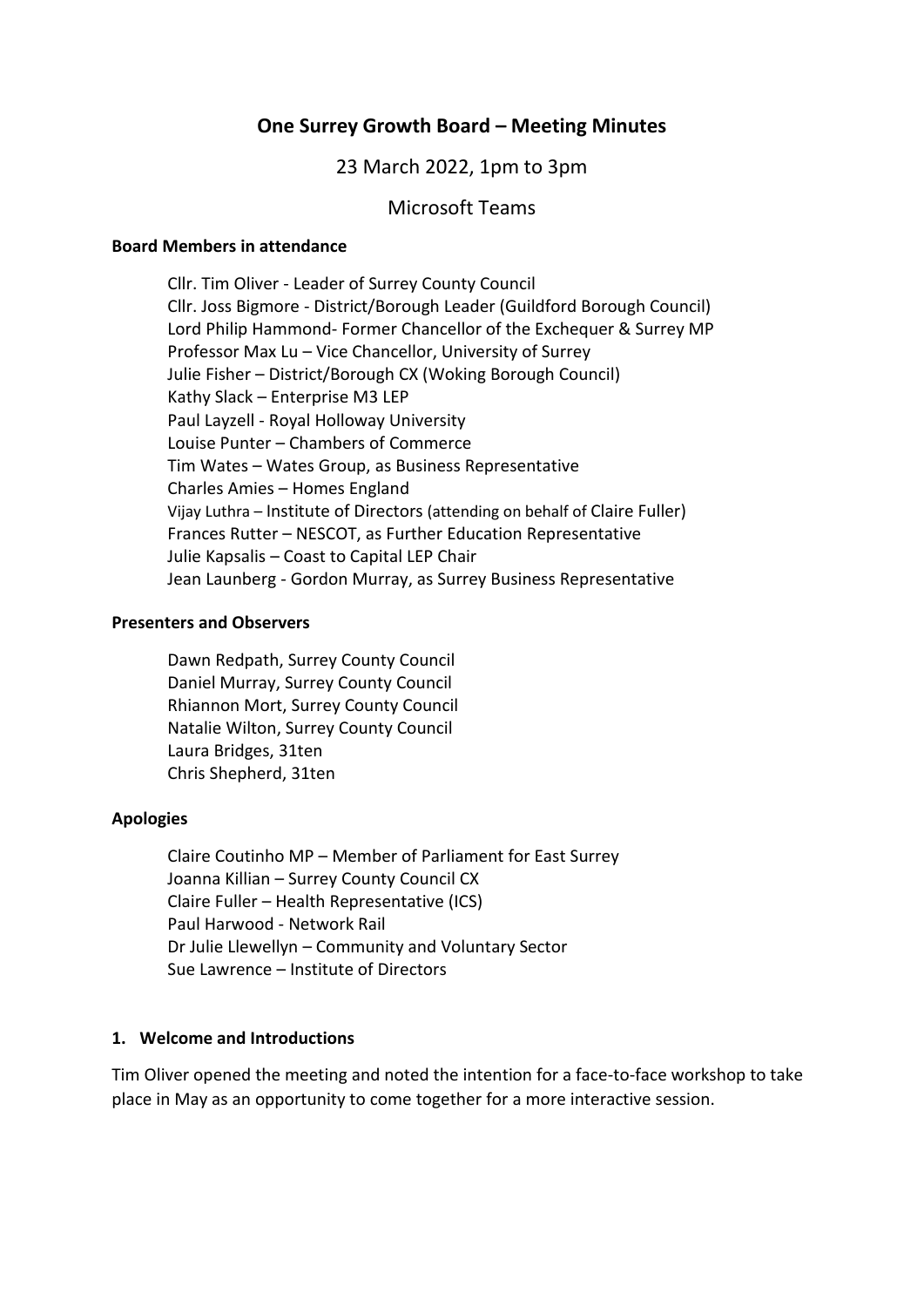# **2. Surrey Economic Position Update**

Dawn Redpath introduced the economic context, as presented within the slides circulated in advance of the meeting. Dawn noted that the data is fast becoming out of date due to the rapidly changing situation with the impact of the war in Ukraine, increasing cost of living and the announcements by the Chancellor (on the day of the meeting) of some measures to help ease the pressure of increasing costs.

# Reflections and points of discussion

- The next 6 9 months could be very challenging as costs increase, NI increases and increase in consumption seen after the pandemic restrictions start to fall back in line with previous trends. UK growth rate will likely return to approx. 1-1.5% p.a.
- EM3 are undertaking work to understand impact of Ukraine War on west Surrey businesses. One sector potentially impacted is the gaming industry, prominent in Guildford, due to the exporting of products to Russia.
- Some of the key reflections from the recent Business Leadership Forum include:
	- o Extensive recruitment at Gatwick airport (7,000 vacant posts) and Heathrow (10,000 vacant posts).
	- $\circ$  The issues impacting recruitment include public transport access and the cost of housing.
	- o FE Colleges are working with businesses. The skills needs of businesses are rapidly changing. There could be a role for the Colleges to support crosscutting skills, with employers providing more of the specialist training, as the requirements are rapidly changing.
- There was discussion about the potential to fill posts in Surrey through recruiting people who will work from home from other parts of the country where housing costs are lower. In effect, breaking the link between where you live and where you work.
- If we're unable to address the housing pressures in Surrey, then an alternative option is to increase participation in labour market, such as through encouraging people to retrain and work beyond retirement age and provide suitable/ affordable childcare offers to encourage increased work force participation.
- Colleges are seeing increase in apprentices and retraining of over 50s, who are looking for a career change.

# **3. Spatial Alignment**

A presentation was received from Katie Stewart, SCC, which focused on the place making agenda and introduced the Place Ambition report. The development of the Place Ambition report has been led by the Surrey Future board and traction has been gained through joint working across district and boroughs (D&Bs), with a commitment to "good growth". The need to bring together the Place Ambition work and the Plan for Growth, developed by the Growth Board, is recognised.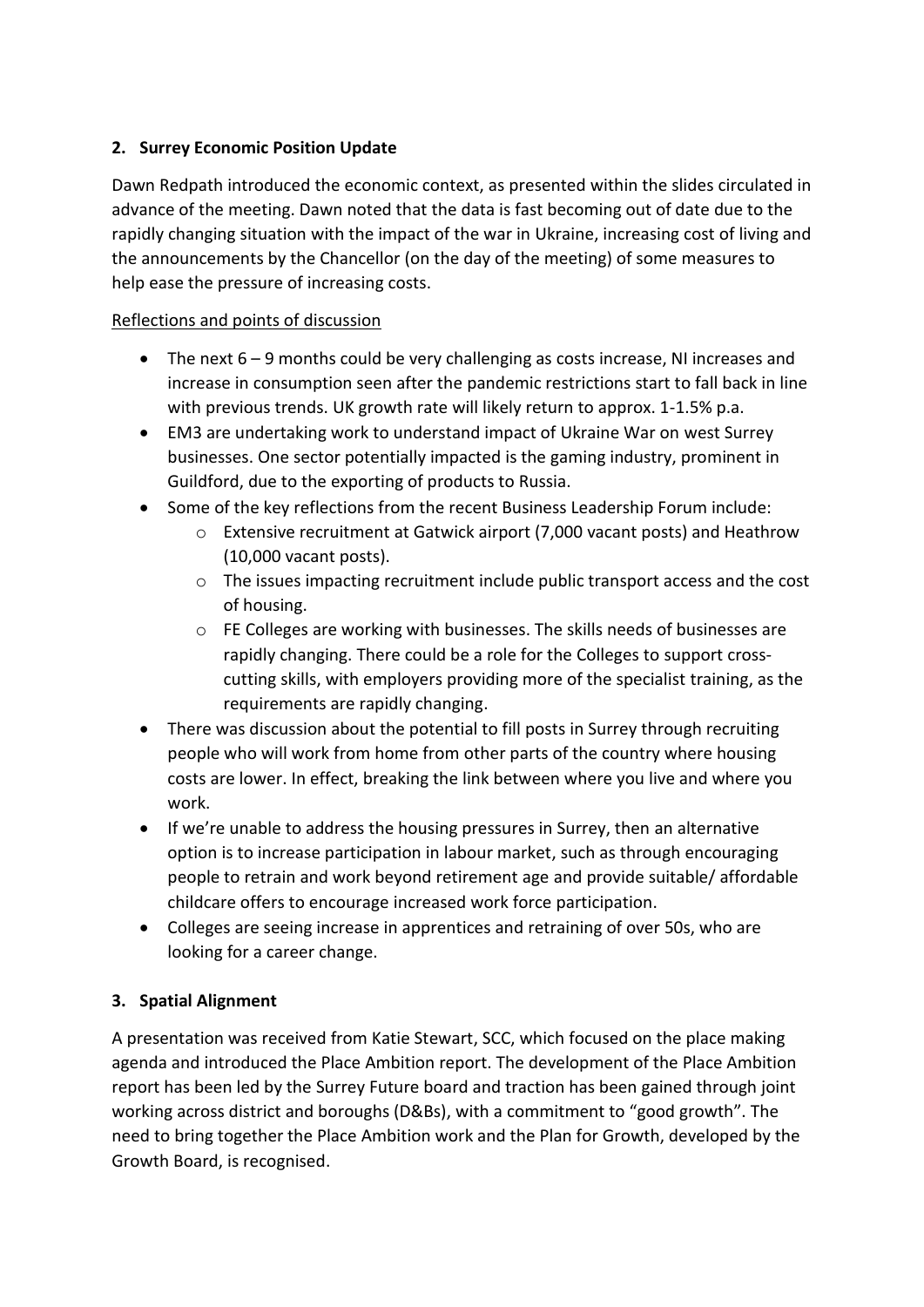The Growth Board was asked to consider the potential to increase their remit to include transport, planning and infrastructure, and for the development of a Spatial Investment Framework which brings together these considerations with economic growth.

Reflections and points of discussion

- There was support for the need to look beyond borough and district boundaries when considering planning and regeneration to ensure that local plans across Surrey are complementary and make the best use of the limited land supply available.
- There is potential for a Spatial Investment Plan to provide the data and evidence to fulfil the duty to co-operate and support informed decision making. Town Masterplanning is taking place in various locations in Surrey which could benefit from a partnership approach to the development and implementation of the plan.
- The remit of the Growth Board is already fairly large so on a practical basis a subgroup of officers who support the delivery of the actions and mandate set by the Growth Board may still be required

### **Action**

• **A proposal for the development of a Spatial Investment Plan/Framework will be brought back for consideration at the next meeting of the board.** 

### **4. Delivery Programme Update**

#### **4.1 Securing Investment in Surrey**

Daniel Murrey provided an update on the impact of the Invest in Surrey service following the soft launch of the website earlier in the year and highlighted the considerable interest and demand for commercial sites across Surrey. Since the last meeting, there has been widespread engagement with partners, including district and boroughs and LEPs, about the development and operation of Invest in Surrey.

# **An [Invest in Surrey launch event is taking place](https://investinsurrey.co.uk/business-awards-40-under-40/) on 28th April from 4pm – 6.30pm at Woodhatch [which board members are encouraged to attend](https://investinsurrey.co.uk/business-awards-40-under-40/)**

The Invest in Surrey presentation was followed by a joint update from Julie Kapsalis, Coast to Capital, and Kathy Slack, Enterprise M3 LEP. Julie introduced the role and work programme for LEPs, and how the two LEPs are working together across the Surrey geography.

Kathy presented a series of slides setting out the activities and impact of the two LEPs across Surrey, in support of the Growth Board priorities.

#### **4.2 Skills**

Stacey King, as Chair of the Skills Leadership Forum, presented an update on the development of a Local Skills Development Plan. Two groups have been established, one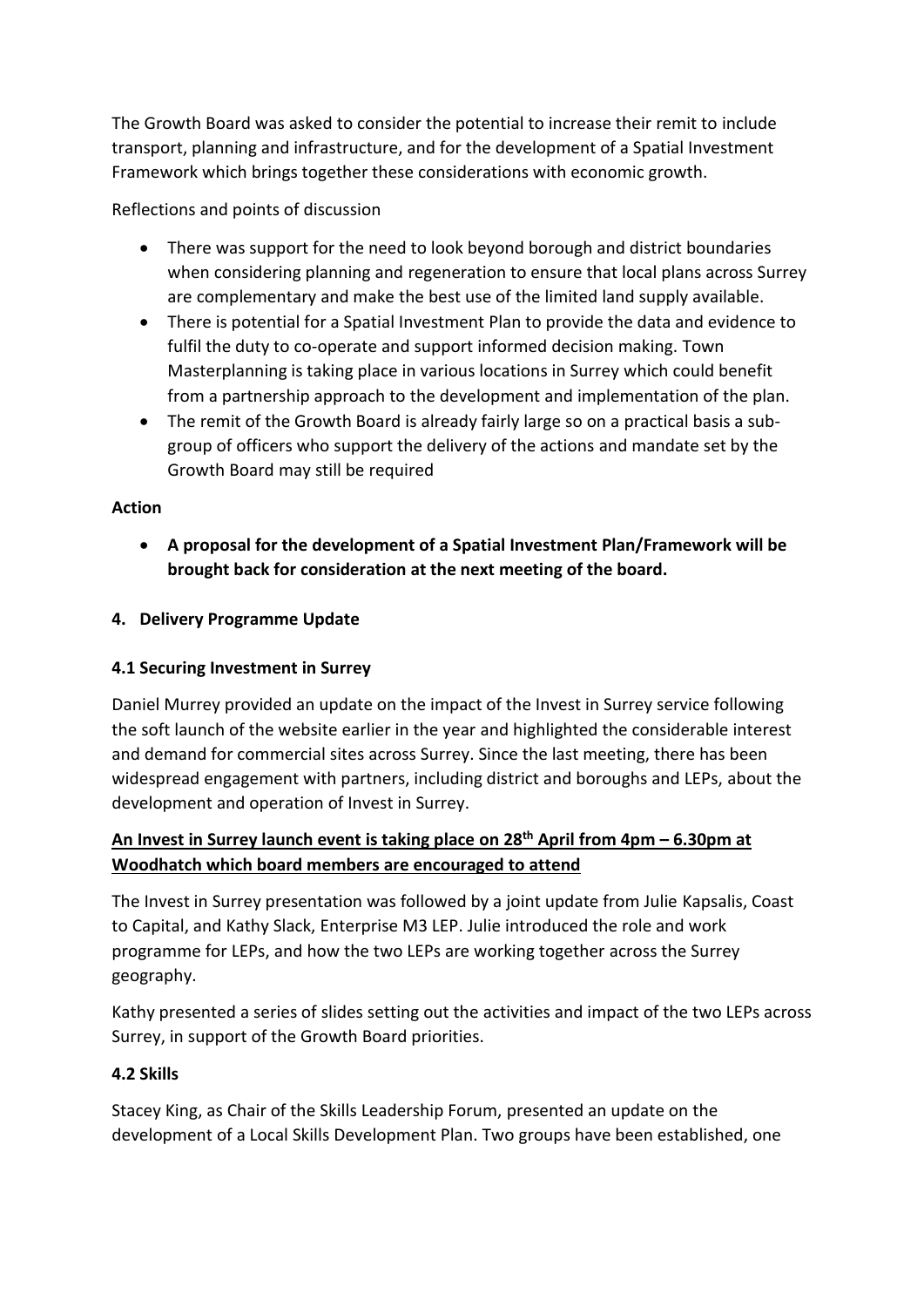looking at the immediate skills needs of businesses, and with a second group looking at the longer-term demand.

Reflections and points of discussion

- There was discussion about how quickly interventions could be identified and implemented, in advance of the full report being completed.
- The twin track approach will help identify more immediate actions required, as well as supporting forward planning
- Colleges are already positioning themselves to align with existing skills needs and are engaging with businesses across Surrey.

### Action

• **Further consultation and engagement to be provided to the Growth Board as the Local Skills Improvement Plan progresses**

### **4.3 Innovation Fund**

Presentation was received from Laura Bridges from 31ten, with contributions from other colleagues, to introduce the feasibility work to be progressed for the potential development of an Innovation Fund for Surrey. The consultants reflected on their experience in working with local authorities in other parts of the country to establish funding streams.

Reflections and points of discussion

- There was discussion about how 'Innovation' should be defined and how the fund can be directed in light of the economic context discussed under agenda item 2.
- The Growth Board provided a steer on partners to involve in their engagement activity, including the LEPs and universities, particularly in relation to aligning with the SETsquared programme.
- The Growth Board discussed the need for clear justification and case for intervention to be identified before the concept of an Innovation Fund proceeds to the next stage of development.

# Action

• **The outcome of the feasibility work will be presented back to the Growth Board for consideration before the next stage of work is progressed.** 

# **4.4 Joint Greener Futures and Economic Growth Actions**

An update was provided within the agenda pack, for information. This item was not discussed during the meeting.